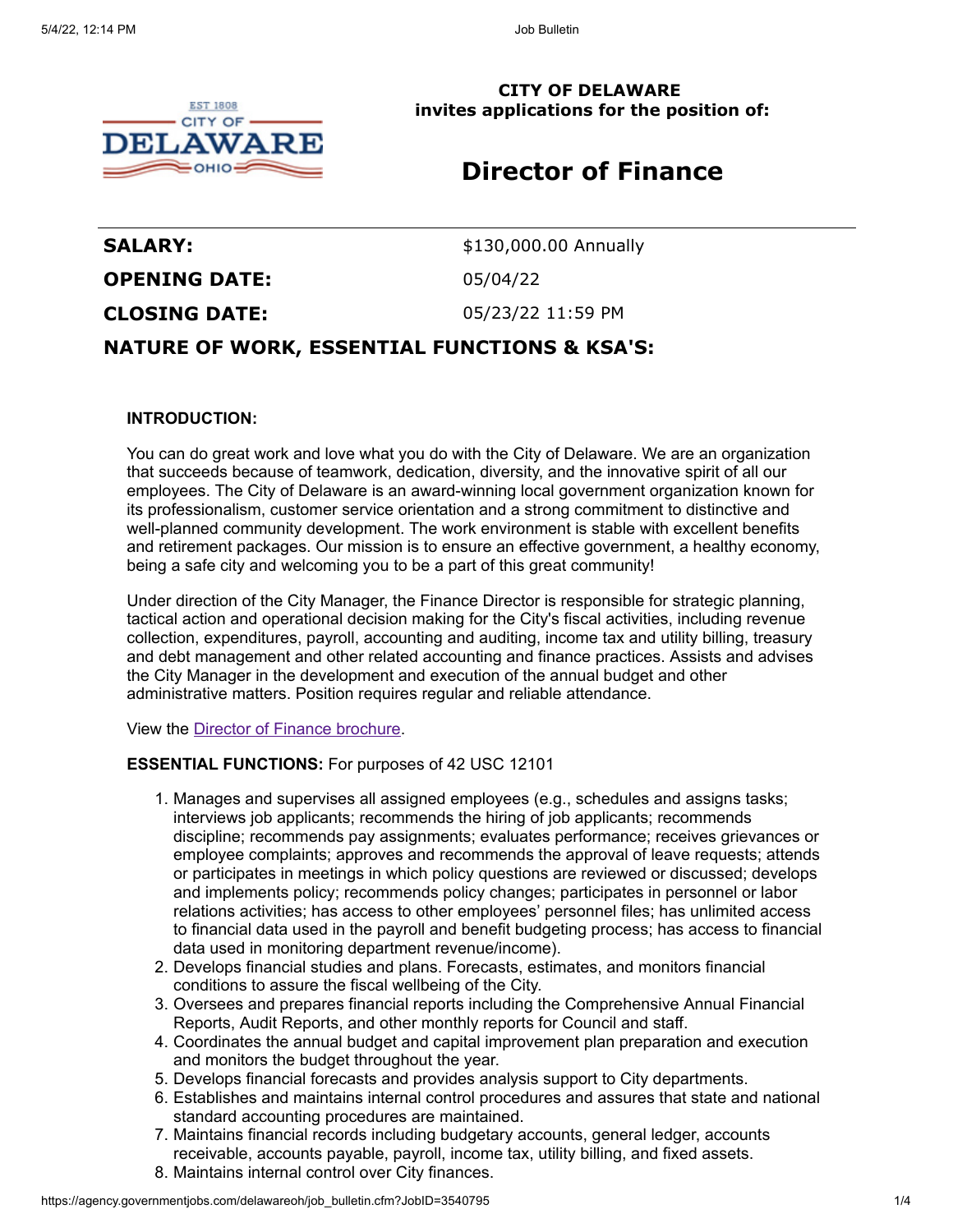- 9. Supervises the collection of taxes, fees, and other receipts in accordance with laws, City ordinances, and regulations.
- 10. Invests City Treasury Funds.
- 11. Manages all City debt issuances, investments, and maintains records of all bonds and notes issued by the City.
- 12. Authorizes purchase orders and warrants drawn on City accounts.
- 13. Provides fiscal analysis for various development related projects and negotiations.
- 14. Attends City Council meetings and provides financial reporting as directed by Council.
- 15. Serves as CFO and advises City Council and City Manager on fiscal related matters.
- 16. Oversees direction and implementation of organization Enterprise Resource Planning (ERP) tools and Treasury Management Systems/Equipment.
- 17. Performs other duties as assigned.

## **KNOWLEDGE, SKILLS, AND ABILITIES**

## **KNOWLEDGE**

- Generally accepted accounting principles (GAAP).
- Basic accounting.
- Bookkeeping.
- Budgeting.
- Finance.
- Payroll practices and procedures.
- Interviewing.
- Microsoft Office applications (e.g., Outlook, Word, Excel, Publisher, Access, Sharepoint, OneNote, and Teams) and other computer software.
- City and Department goals and objectives.
- City and Department policies and procedures.
- Government structure and process.
- Supervisory principles and practices.
- Project management.
- The principles, theories, and practices of financial accounting, auditing, and budget management.
- Local, state, and federal laws, policies, rules, regulations, and standards pertaining to financial accounting, investment of public funds, and budgeting.
- Development, improvement, and maintenance of internal accounting controls appropriate for accounting, reporting, and city operations.
- Application controls applied through management information systems.
- Data processing applications for financial accounting, auditing and budget analysis and preparation work.
- Fund accounting.
- GAAP and GASB principles.

### **SKILLS**

- Excellent organization, attention to detail, accuracy, time management, and critical thinking skills.
- Using tact, discretion, initiative, and independent judgment within established guidelines.
- Civic engagement and customer service.
- Executive level management skills necessary to effectively manage and lead the department.
- Critical thinking and analysis.
- Use of technology and technological resources to advance the city operations and services to citizens.

## **ABILITIES**

- Apply management principles to solve problems.
- Supervise, organize, and direct the work of subordinate personnel.
- Understand, interpret, and apply laws, rules, or regulations to specific situations.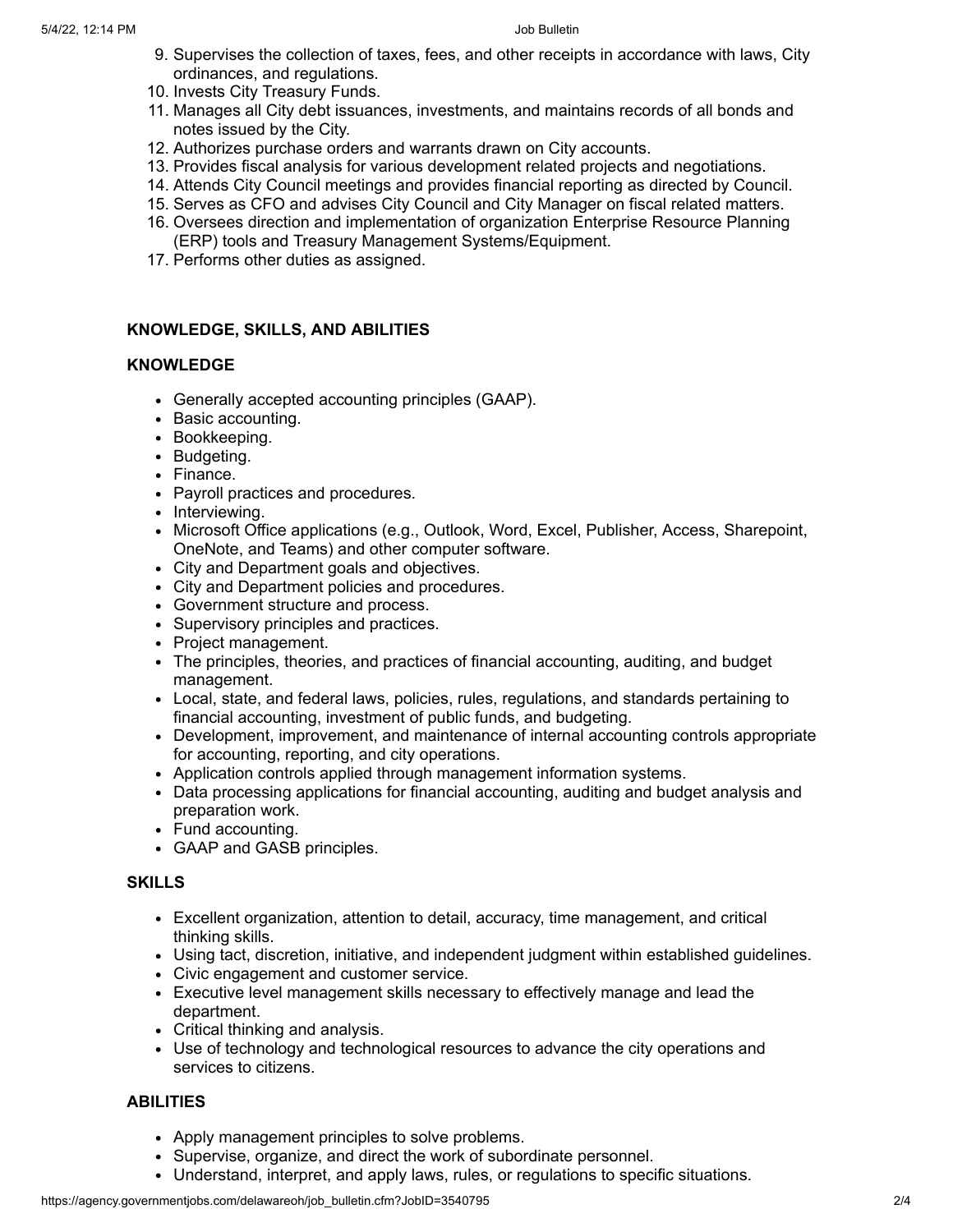- Deal with many variables, define and solve problems, collect, analyze and interpret data, establish facts and determine specific action, evaluate and improve process and/or program efficiency / effectiveness.
- Operate assigned equipment.
- Organize, oversee, and complete multiple projects simultaneously with limited supervision.
- Maintain a high level of confidentiality about information within the office.
- Add, subtract, multiply, and divide.
- Calculate fractions, decimals, and percentages.
- Prepare correspondence.
- Compile and prepare reports.
- Understand and follow written and oral instructions, policies, and procedures.
- Be honest, dependable, and trustworthy.
- Maintain effective working relationships.
- Communicate effectively, both in oral and written form and to prepare and present effective public presentations.
- Exercise independent judgement and discretion.
- Work in a professional office environment.
- Prepare annual tax budget and annual financial reports.
- Establish and maintain a series of complex financial records and documents.
- Develop long range goals and objectives.
- Analyze and solve a variety of strategic and tactical issues creatively and with foresight.
- Anticipate work to be done and initiate proper and acceptable direction for completion of work with minimal supervision and instruction.

## **ILLUSTRATIVE EXAMPLES OF WORK / PHYSICAL REQUIREMENTS & WORKING CONDITIONS:**

## **PHYSICAL REQUIREMENTS**

- 1. The primary duties of this position are performed in a public office-building environment.
- 2. Sufficient clarity of speech and hearing or other communication capabilities, with or without reasonable accommodation, which permits the employee to discern verbal instructions and to communicate effectively with others in person and over the telephone.
- 3. Sufficient visual acuity, with or without reasonable accommodation, which permits the employee to comprehend written work instructions and review, evaluate, and prepare a variety of written materials and documents.
- 4. Sufficient manual dexterity, with or without reasonable accommodation, which permits the employee to operate standard office equipment and a personal computer.
- 5. Sufficient mobility and flexibility, with or without reasonable accommodation, which permits the employee to work in an office environment.

### **EQUIPMENT OPERATED**

Computer, copier, phone, and other standard/modern office equipment; computer software (e.g., Microsoft Office, MUNIS, various banking software, scanning software, adobe, and other applicable computer software), credit card terminal, postage machine, check remote capture equipment.

## **TRAINING, EXPERIENCE, AND QUALIFICATIONS:**

## **EDUCATION/EXPERIENCE**

1. Bachelor's Degree required in public or business administration, accounting, finance or related field required.